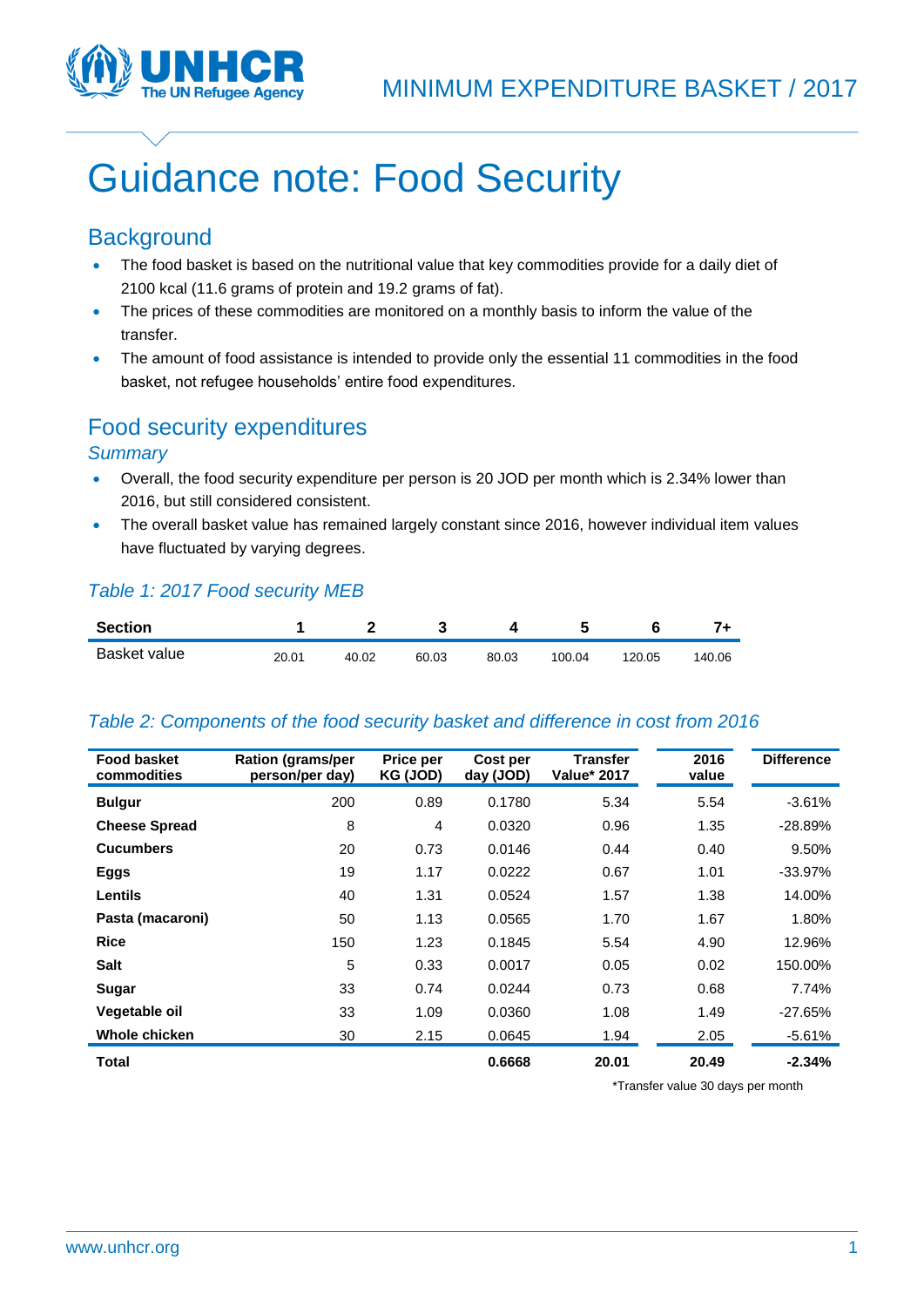

## *Figure 1: changes in cost from 2016 to 2017*



## Methodology

- No notable change in methodology from 2016.
- On a monthly basis WFP triangulates Department of Statistics nation-wide market price data, retailer data received from WFP contracted shops, and price data collected by WFP field monitors.
- Table 2 reflects the average cost of the 11 commodities based on the price per kilogram.
- The transfer value is calculated on the estimated grams needed per day for each commodity to reach the adequate nutritional intake of 2,100 kilocalories.

## *Source data*

- Department of Statistics monthly market price data collected across all 12 governorates
- Retailer data received from approximately 200 contracted retailers on a monthly basis
- Price data collected from WFP contracted shops by WFP field monitors